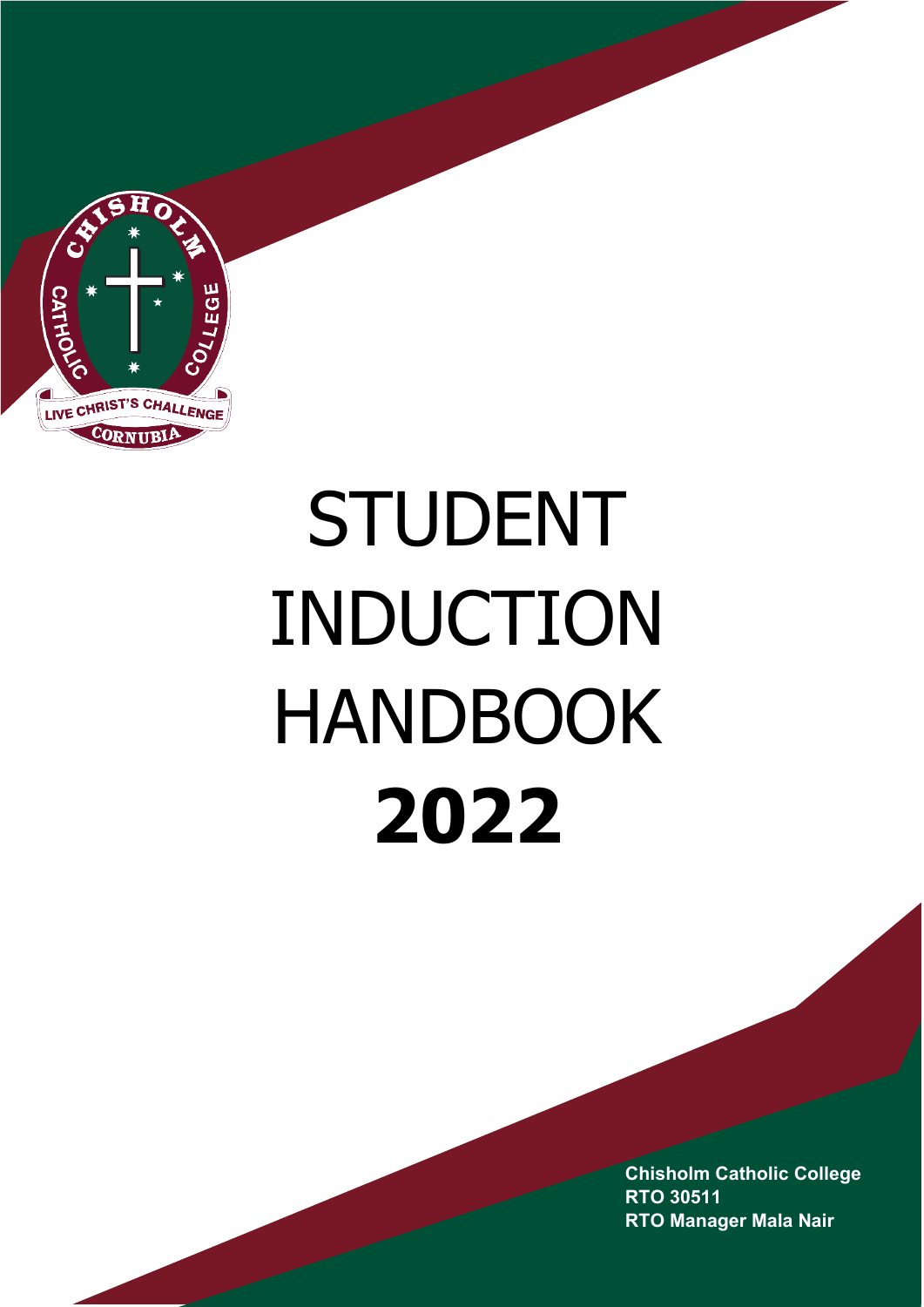## **CHISHOLM CATHOLIC COLLEGE**

*College Mission:*

## *to Live Christ's Challenge*

### *College Vision:*

## *Promote Peace, Provoke Learning, Pursue Possibility*

#### **VET Vision Statement**

Our vision is to deliver students with a positive vocational education and training experience by providing tailored opportunities and pathways support. Students can expect to leave Chisholm College with a strong foundation of vocational education and training skills and experience to prepare them for post-school opportunities. Our program emphasises equity and opportunity for all.

All students are empowered to learn and achieve, to experience high quality teaching practice and the best conditions for learning which equip them with the knowledge, skills and dispositions for lifelong learning and to shape the world around them.

## **Core Values**

- **Communication:** Understanding the importance of good communication for the proper functioning of the team and advancing our common goals.
- **Integrity:** We will always demonstrate, and expect of our colleagues, the highest standards of personal integrity.
- **Accountability:** We will be accountable for our own actions, work, and words.
- **Teamwork:** Understanding that a team is stronger than the sum of its parts, and that we perform better as a team.

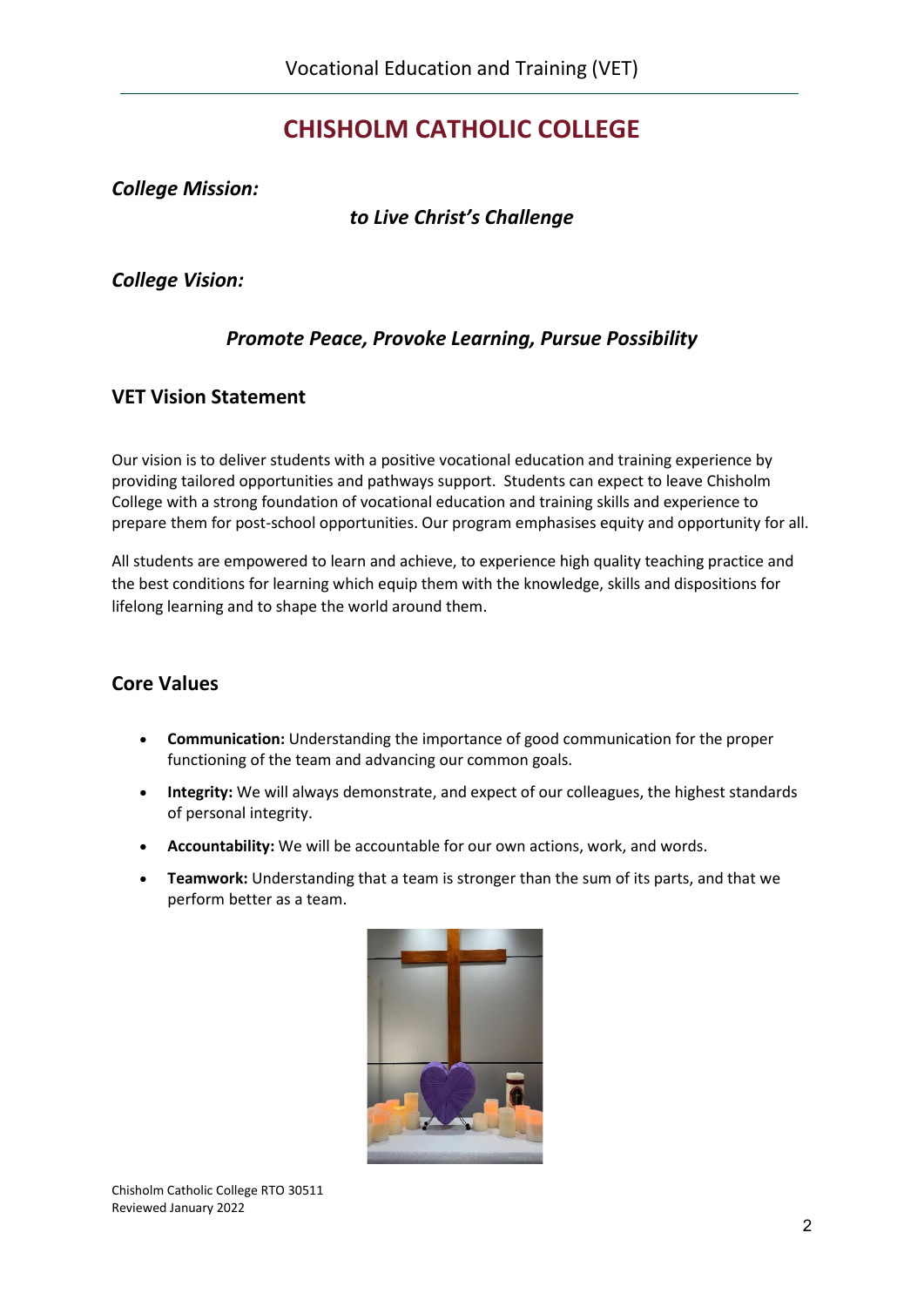## Contents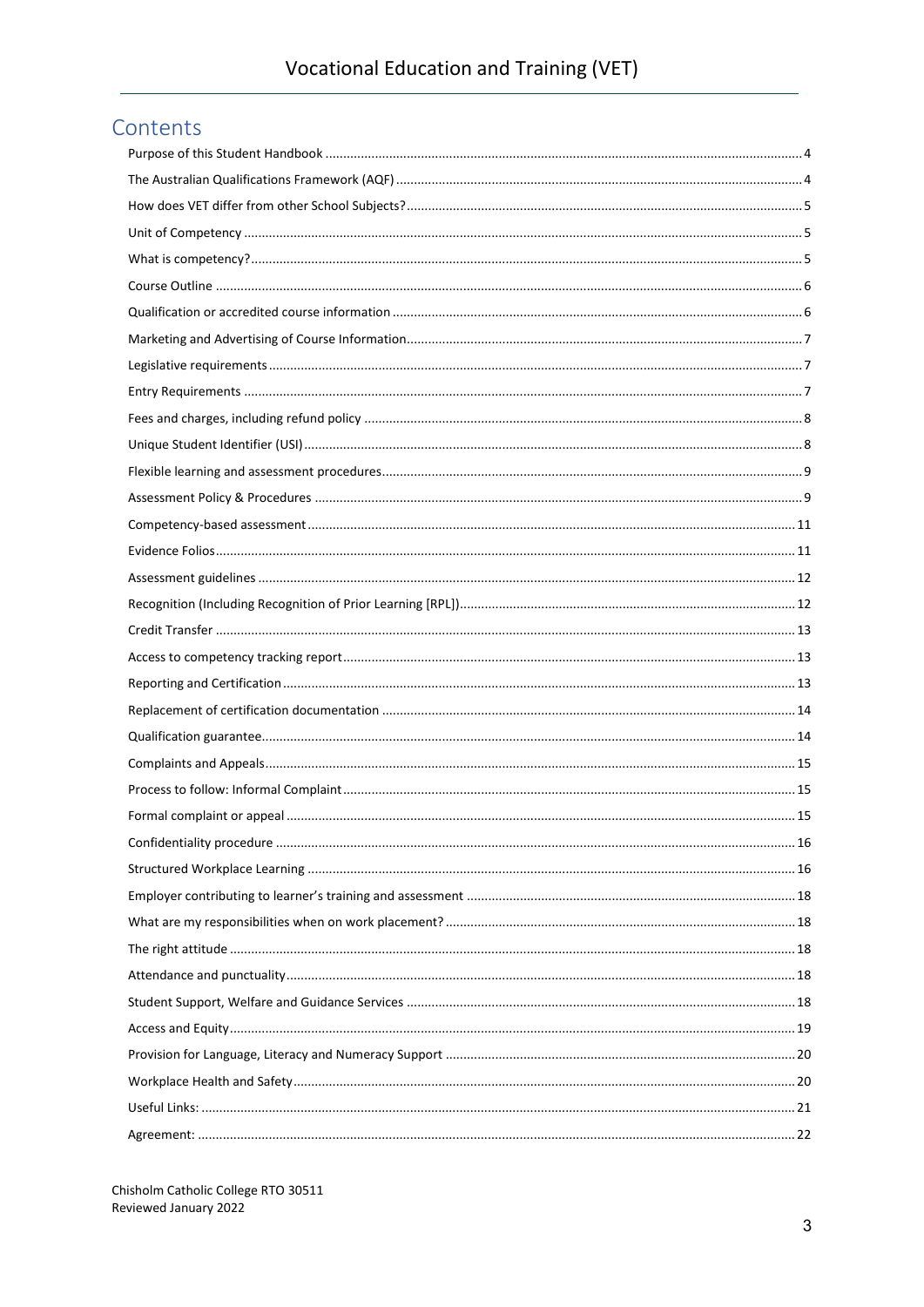#### Introduction

#### **Congratulations on your decision to enrol in a nationally recognised vocational course.**

#### <span id="page-3-0"></span>**Purpose of this Student Handbook**

This handbook aims to provide students with all important information about vocational learning and your rights and responsibilities as a VET student.

Students should take the time to study this handbook carefully and ask their Trainer and Assessor if they are unsure of any details. Students should refer to this document located on the College's website and your one-note folder for reference throughout their enrolment. The contents of this handbook in many instances represents the key points of various VET policies and procedures developed by this RTO. A copy of the RTO's VET policies and procedures can be obtained via the Program Leader VET.

#### <span id="page-3-1"></span>**The Australian Qualifications Framework (AQF)**

All the VET courses offered by this RTO lead to nationally recognised qualifications – a certificate (if all the requirements of the qualification are completed) or a statement of attainment (for those parts that are successfully completed where the full qualification is not completed). This certificate/statement of attainment will be recognised in all eight states/territories in Australia. This is because Australia has a national qualifications framework called the Australian Qualifications Framework (AQF). There are 14 different types of qualifications that can be obtained. These are shown in the following diagram.

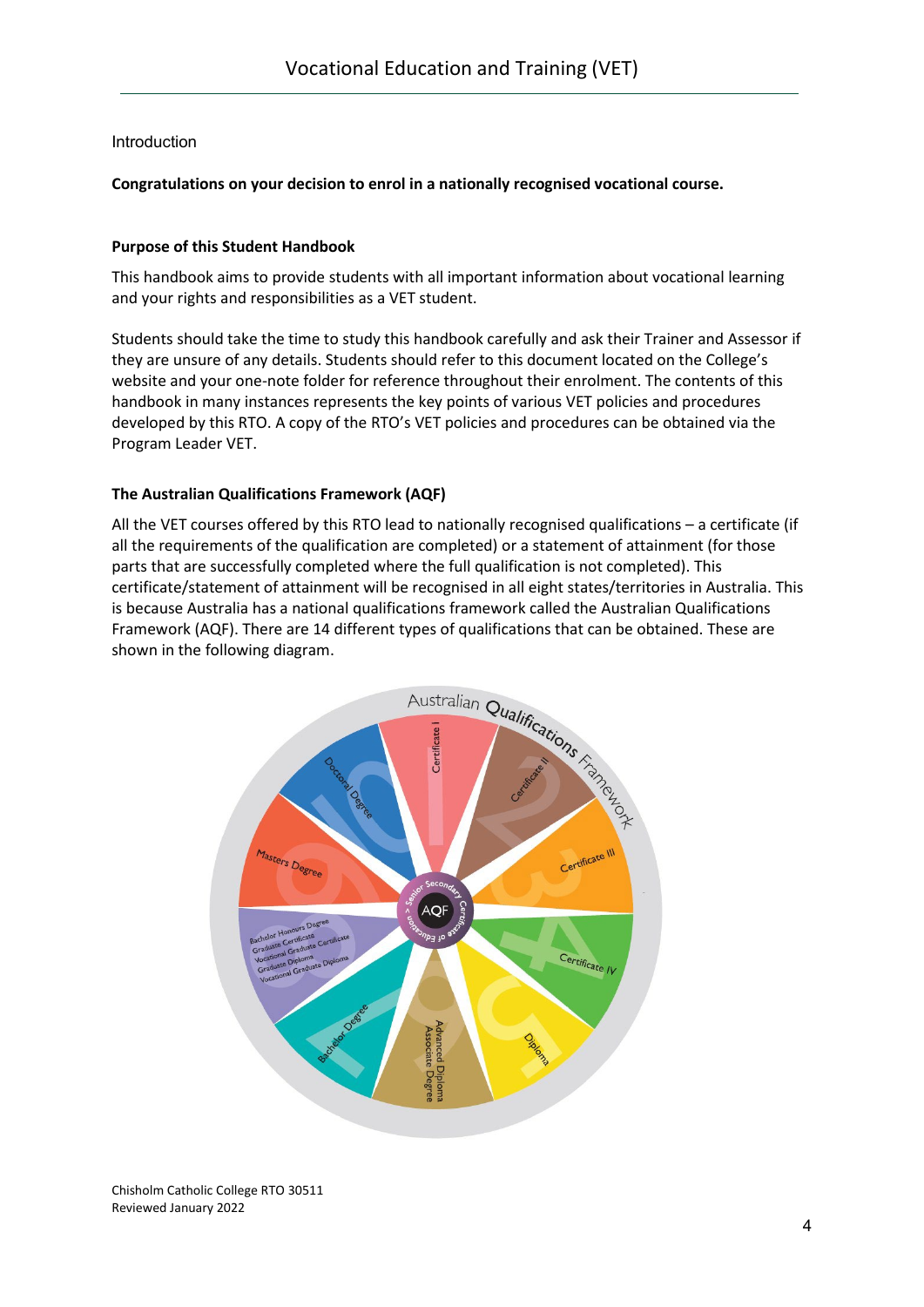Source: Australian Qualifications Framework Second Edition January 2013

By participating in a VET program, every student has the opportunity to:

- Develop and apply knowledge and skills relevant to the workplace through simulated work environment and, in some instance, on-the-job training (work placement). Your trainer will let you know if your course requires work placement.
- Gain skills and knowledge that are recognised by industry and gives you a head-start
- Achieve skills that will assist you in seeking employment and assist with recognition of prior learning/credit transfer to further education and training
- **Gain nationally recognised qualifications**

#### <span id="page-4-0"></span>**How does VET differ from other School Subjects?**

Vocational education and training is all about providing learners with skills for work! VET qualifications are studied in a simulated work environment, and you get a taste of what to expect when you enter a workplace relevant to your qualification, for example, a Certificate III in Business will give you a taste of working in an office. VET qualifications are industry based. VET Assessments is competency based.

#### <span id="page-4-1"></span>**Unit of Competency**

Competency standards define the requirements for effective workplace performance in a discrete area of work, work function, activity or process. They are used as the basis for defining learning outcomes and assessment benchmarks within the Vocational Education and Training (VET) sector.

Competency standards are expressed in outcome terms. They specify knowledge and skill, and the application of that knowledge and skill, to the standards of performance required in the workplace.

#### <span id="page-4-2"></span>**What is competency?**

Competency is the consistent application of knowledge and skill to the standard of performance required in the workplace. It embodies the ability to transfer and apply skills and knowledge to new situations and environments. It also includes the following concepts:

- It comprises the application of specified skills and knowledge relevant to that occupation
- It makes appropriate reference to required generic and employability skills
- It covers all aspects of workplace performance
- It can be demonstrated consistently over time and covers a sufficient range of experiences (including those in simulated or institutional environments).

Competency includes the capacity to:

- Perform individual tasks
- Manage a range of different tasks
- Respond to contingencies or breakdowns
- Deal with responsibilities of the workplace, including working with others.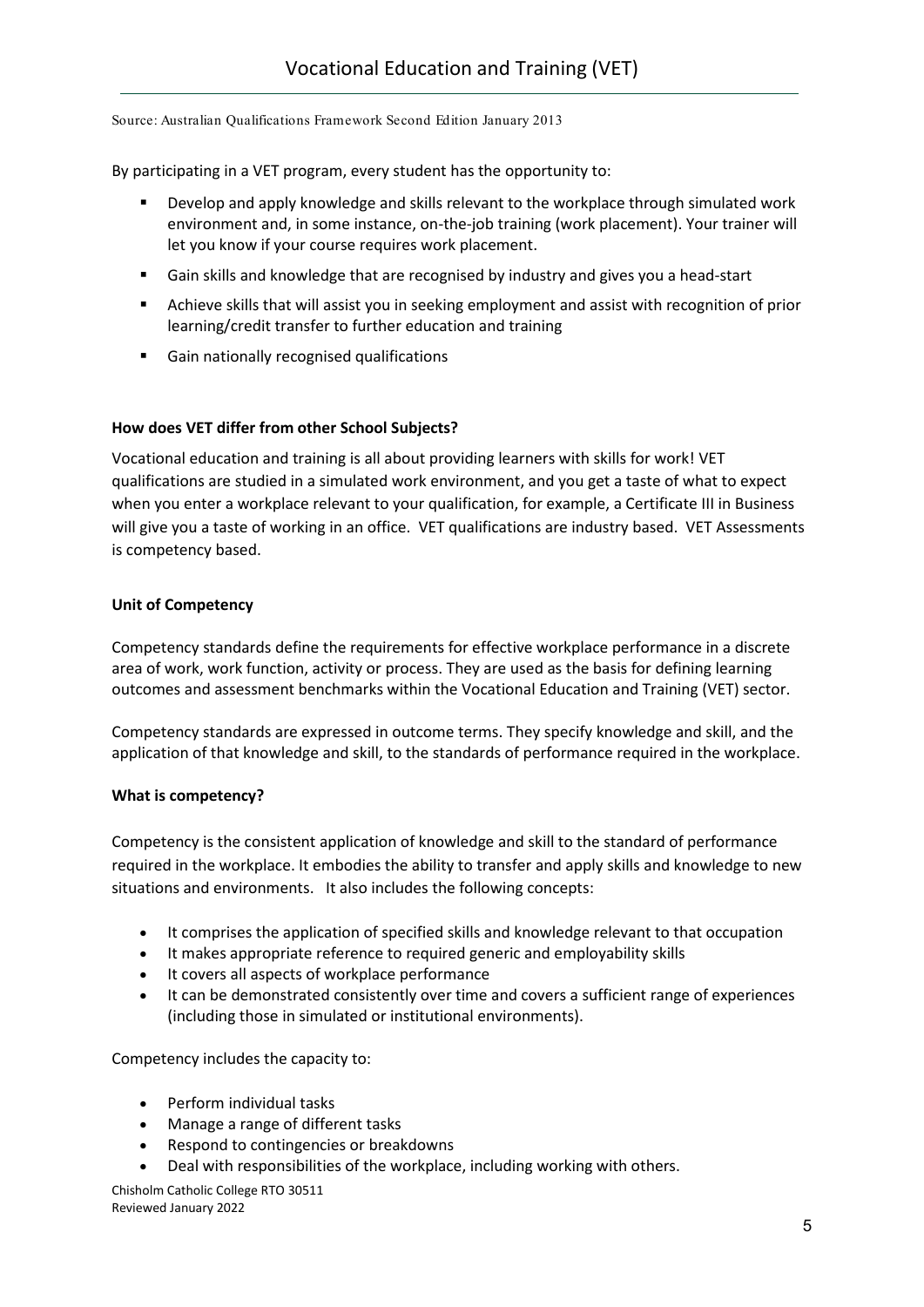#### <span id="page-5-0"></span>**Course Outline**

Each qualification will have course outline specific to their industry – an *example* of Certificate III Business outline will look like this (Trainers please use your own training package to illustrate this).

The training delivered to you for your certificate is from the training package [\(training.gov.au\)](https://training.gov.au/home/TGA). The course will include core units and elective units of competencies (for Business you will need to complete 13 units to get your full qualification). Your course will be delivered over 2 years.

| <b>Units of Competencies</b>                                      | <b>Unit Type</b> | <b>Competent</b> | <b>Not Yet</b><br><b>Competent</b> |
|-------------------------------------------------------------------|------------------|------------------|------------------------------------|
| BSBCRT311 Apply critical thinking skills in a team<br>environment | Core Unit        | П                |                                    |
| BSBPEF201 Support personal wellbeing in the workplace             | Core Unit        | П                |                                    |
| BSBSUS211 Participate in sustainable work practices               | Core Unit        | П                |                                    |
| BSBTWK301 Use inclusive work practices                            | Core Unit        | П                |                                    |
| BSBWHS311 Assist with maintaining workplace safety                | Core Unit        | П                |                                    |
| BSBXCM301 Engage in workplace communication                       | Core Unit        | П                |                                    |
| BSBTEC201 Use business software applications                      | Group A          | П                | $\mathsf{L}$                       |
| BSBTEC301 Design and produce business documents                   | Group A          | $\Box$           |                                    |
| <b>BSBTEC303 Create electronic presentations</b>                  | Group A          | П                |                                    |
| BSBWRT311 Write simple documents                                  | Group A          | П                |                                    |
| BSBPEF301 Organise personal work priorities                       | Group B          | П                | П                                  |
| BSBOPS304 Deliver and monitor a service to customers              | Group D          | П                |                                    |
| <b>BSBOPS305 Process customer complaints</b>                      | Group D          | П                |                                    |

#### <span id="page-5-1"></span>**Qualification or accredited course information**

Information pertaining to your qualification or accredited course can be sourced from course documentation provided by your Trainer and Assessor, subject specific information included in the Senior subject selection handbook and through the VET student handbook. Information available to students regarding course information will include:

- Qualification or VET accredited course code and title
- Packaging rule information as per the specified Training Package or VET Accredited course
- Units of competency (code and title) to be delivered
- Entry requirements Fees and charges
- Course outcomes and pathways
- Work experience requirements (where applicable)
- Licensing requirements (where applicable)
- Third party or off-campus arrangements (where applicable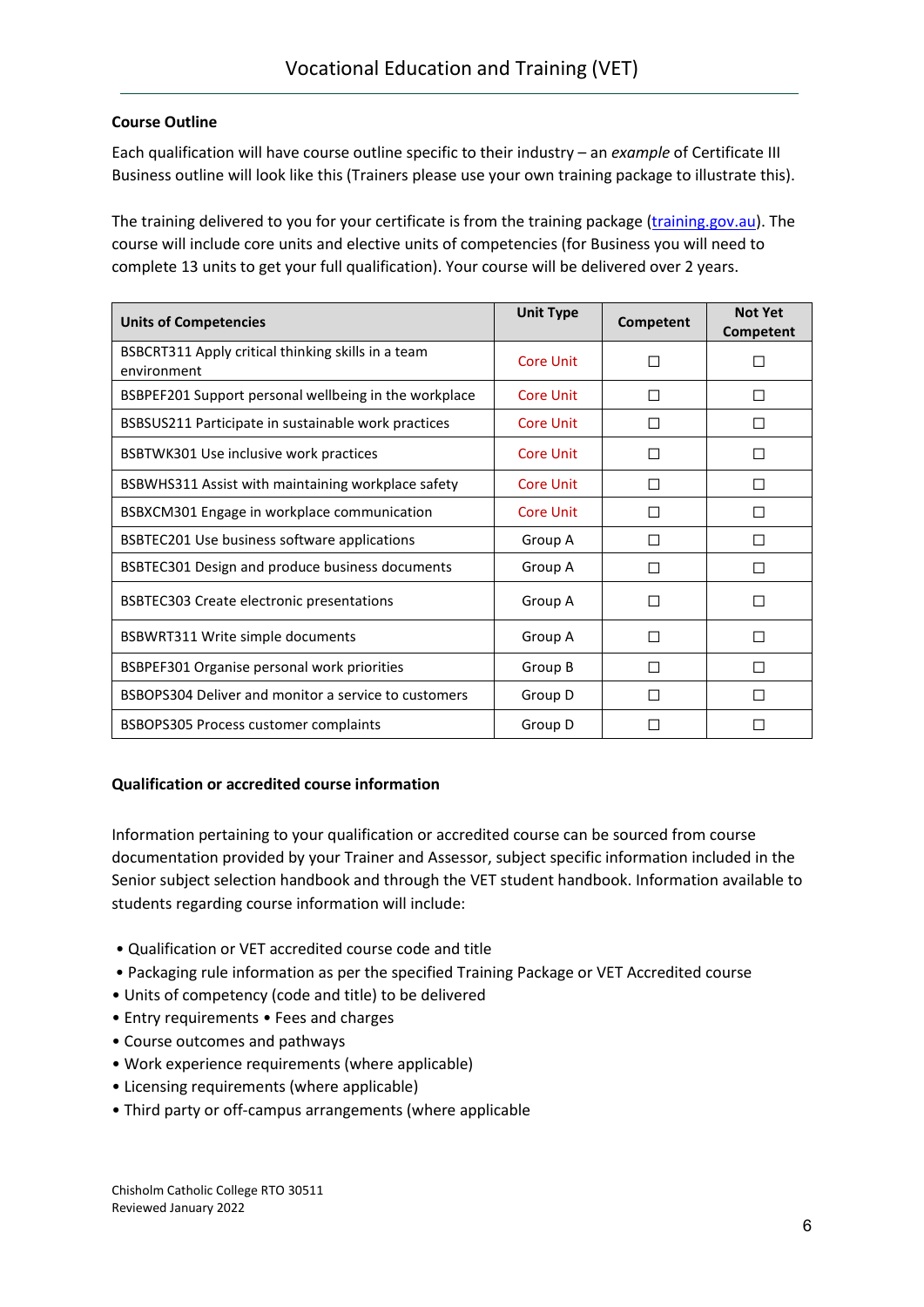#### <span id="page-6-0"></span>**Marketing and Advertising of Course Information**

The RTO will ensure that its marketing and advertising of AQF qualifications to prospective students is ethical, accurate and consistent with its scope of registration. In the provision of information, no false or misleading comparisons are drawn with any other training organisation or training product. The RTO will not advertise or market in any way VET accredited courses, qualifications or units of competency that are not on the scope of registration.

Chisholm Catholic College will ensure it will have the appropriate human and physical resources to deliver and assess any course currently on the RTO's scope of registration. If the RTO loses access to these resources, the RTO will provide students with alternative opportunities to complete the course and the related qualification

#### <span id="page-6-1"></span>**Legislative requirements**

The RTO will observe all Australian, state and territory laws governing Vocational Education and Training. The RTO will also meet all legislative requirements of the:

- Education (General Provisions) Act 2006
- National Vocational Education and Training Regulator Act 2011
- Copyright Act 1968 (2006)
- Education (Work Experience) Act 1996
- Child Protection Act 1999
- Work Health and Safety Act 2011
- Anti-discrimination Act 1991
- Privacy Act 1988 (2014)
- Information Privacy Act 2009

If students require any further information, please see the Program Leader VET.

#### <span id="page-6-2"></span>**Entry Requirements**

General entry requirements for this program include student's agreement and ability to demonstrate evidence of language, literacy and numeracy. You must also attend and participate actively in all your training and assessment and comply with the behaviour code of conduct requirements set out by the college.

Students enrolled in the VET courses at this RTO participate in the same enrolment and selection processes as other students at the RTO. Where numbers are limited for VET subjects, selection will be based on interview and/or on the order in which enrolments were received. Chisholm Catholic College will provide each student with information about the training, assessment and support services they will receive, and about their rights and obligations (through the VET student induction session) before enrolment on the Student Data Capture System (SDCS). The RTO Program Leader and associated Trainers and Assessors will induct all VET students with this handbook.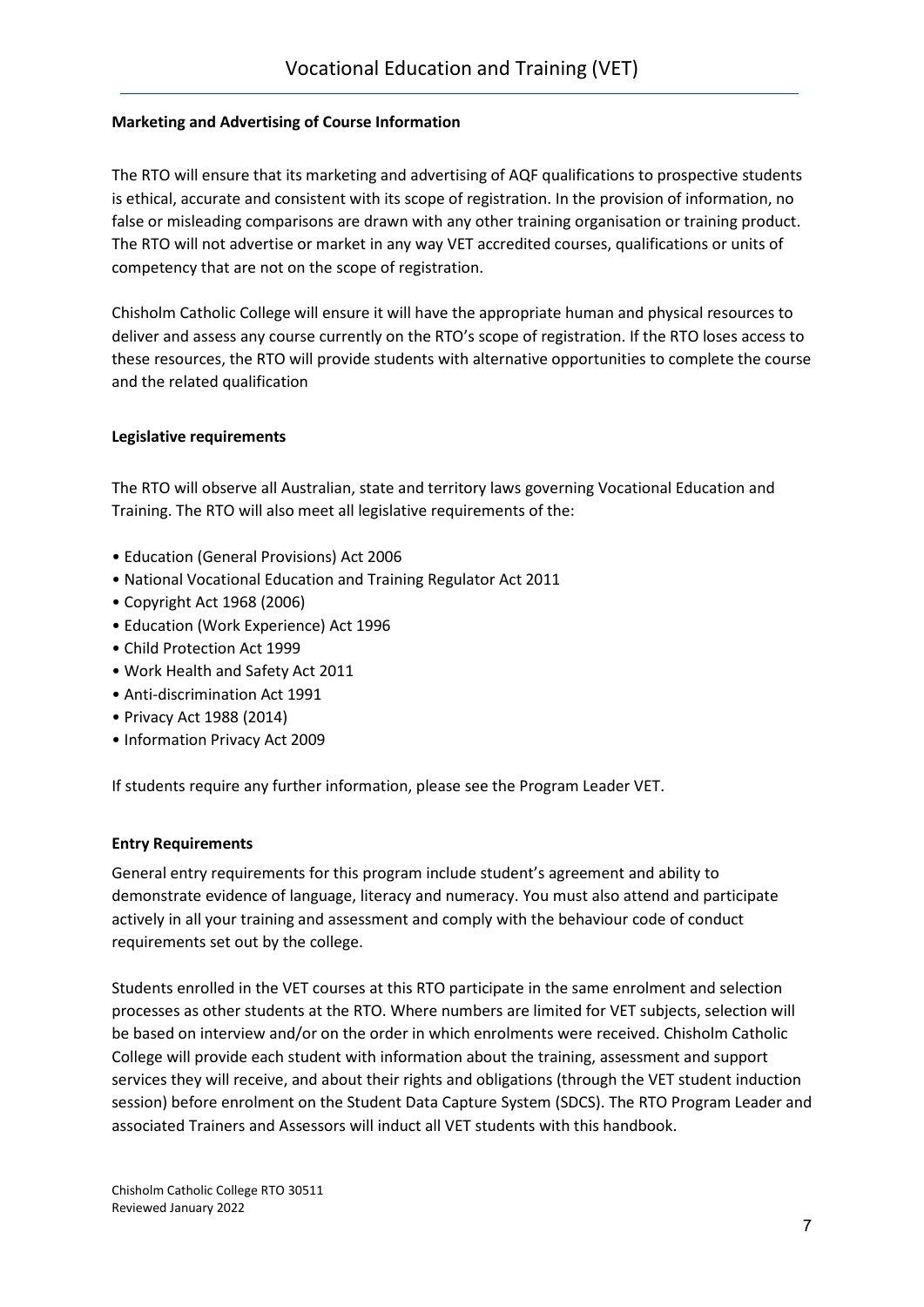#### <span id="page-7-0"></span>**Fees and charges, including refund policy**

The RTO does not charge students fees for VET services. Levies are only collected for consumable costs or other additional services such as the issuing of a replacement qualification testamur. Any fees and charges that do occur for additional services (ie First Aid Training) will be made known to students prior to enrolment.

Students who enrol past the commencement of the calendar year will be charged student levies at a pro-rata basis for the duration of the year. Students who leave a VET course before completion may be able to claim a refund for part of the course consumables (levy). Fees for VET Courses provided by external training providers will be charged as per the third-party arrangements with that provider.

Matters regarding payment of fees or refund of fees will be managed by the Business Manager in accordance with the principles contained in the general fee policy of the school (not specific to VET) All other courses will attract a fee for service as per the student handbook.

You are entitled to withdraw from the qualification if you have decided that this is not for you.

You MUST have a conversation with your trainer and/or the Program Leader about your desire to withdraw and give genuine reasons, for example if you have decided that you would like to take another pathway. Your trainer also has the RIGHT to request a conversation with you and your parent/guardian in relation to withdrawing from the course if you display a non-industry standard behaviour, work ethics and poor attitude to the learning process. All withdrawals from any VET qualification MUST be done in writing.

#### <span id="page-7-1"></span>**Unique Student Identifier (USI)**

Before the commencement of the course – **each student is required to have a USI by law**. USI is a **Unique Student Identifier** and is a reference number made up of numbers and letters that give you access to your USI account. Your USI allows your USI account to be linked to the National VET Data Collection which will allow you to see all of your training results from all providers including all completed training units and qualifications.

The USI makes it easier for you to find and collate your VET achievements into a single authenticated transcript. It will also ensure that your VET records are not lost.

USI is available online and at no cost. Your USI will stay with you for your life and be recorded with any nationally recognised VET course that is completed from 1 January 2015. Remember to keep your USI in a safe place.

Create a USI using this link: [www.usi.gov.au/providers/create-usi-student](http://www.usi.gov.au/providers/create-usi-student)  USI latest news can be found here[: www.usi.gov.au/about-us/news](http://www.usi.gov.au/about-us/news) All information provided by the student may be collated, held, used, or disclosed, together with training activity information as per the privacy notice: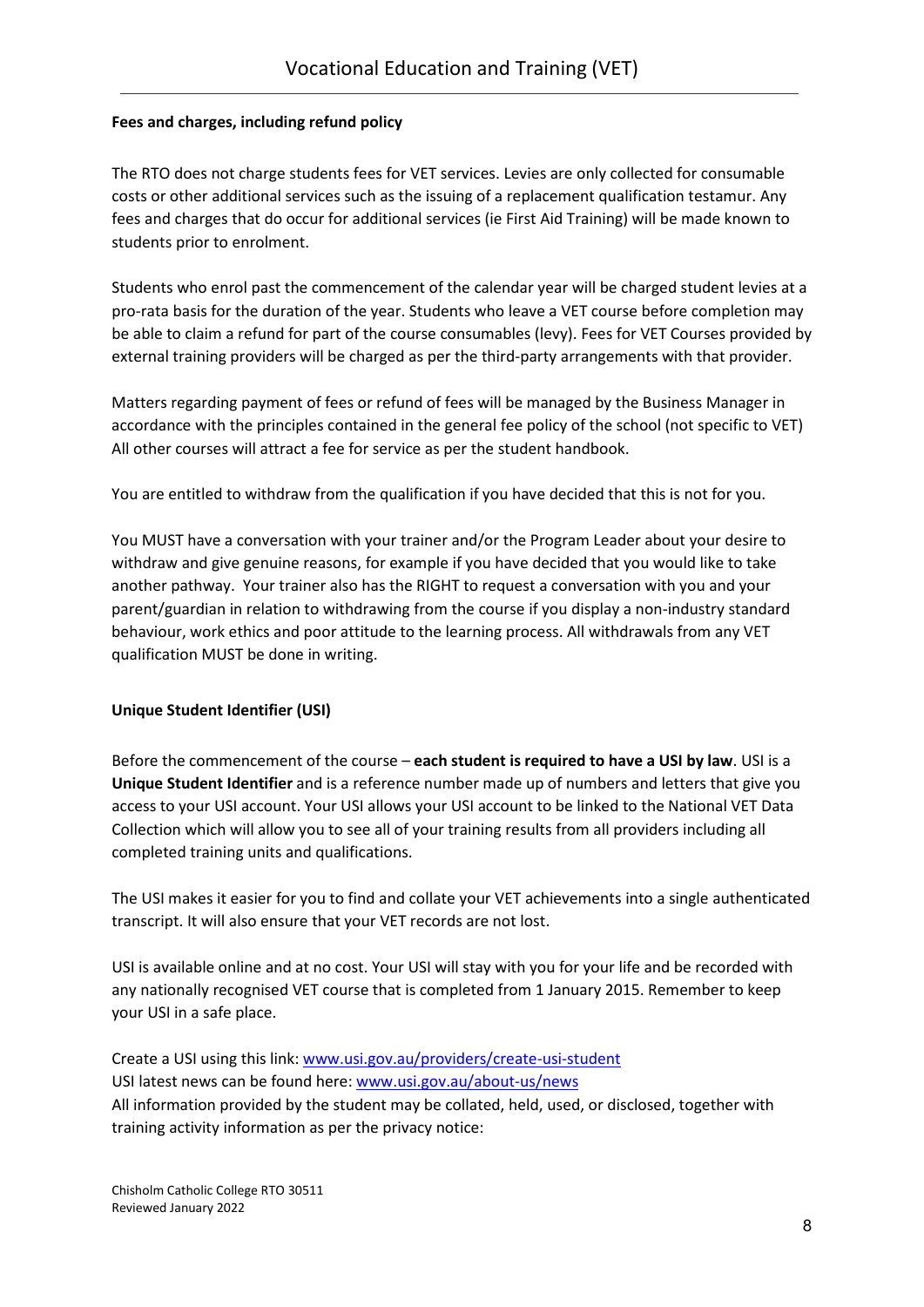#### The Privacy Notice and the policies can be found here: [www.dese.gov.au/national-vet-data/vet](http://www.dese.gov.au/national-vet-data/vet-privacy-notice)[privacy-notice](http://www.dese.gov.au/national-vet-data/vet-privacy-notice)

#### <span id="page-8-0"></span>**Flexible learning and assessment procedures**

The following represent the basic VET assessment principles of this RTO. They are designed to promote fairness and equity in assessment.

• All VET students at this RTO will be fully informed of the VET assessment procedures and requirements and will have the right to appeal.

- Students will be given clear and timely information on assessment.
- Information given to students, on the assessment cover sheet, will include:
- advice about the assessment methods
- assessment procedures
- the criteria against which they will be assessed
- when and how they will receive feedback.

• Students will sight their profile sheet of results in each VET subject on at least two occasions throughout a two-year course.

• The assessment approach chosen will cater for the language, literacy and numeracy needs of students.

• Any special geographic, financial, or social needs of students will be considered in the development and conduction of the assessment.

• Reasonable adjustment will be made to the assessment strategy to ensure equity for all students, while maintaining the integrity of the assessment outcomes.

• Opportunities for feedback and review of all aspects of assessment will be provided to students.

• A clearly documented mechanism for appeal against assessment processes and decisions is available to students and is publicly available in this handbook which is stored on the intranet.

Your Trainer and Assessor will provide you with a thorough overview of the assessment requirements for your individual VET course. The following information, however, represents some general information about the VET assessment process at Chisholm Catholic College

#### <span id="page-8-1"></span>**Assessment Policy & Procedures**

Your trainer will provide you with an overview of the assessment requirements for your VET programme/s. Students will have a platform to voice their opinions/suggestions regarding assessment and training via our VET feedback forms (What Went Well & Even Better If, Quality Indicator Reports). However, you are most welcome to discuss your concerns with your trainer or the Program Leader, VET & Careers any time during your qualification.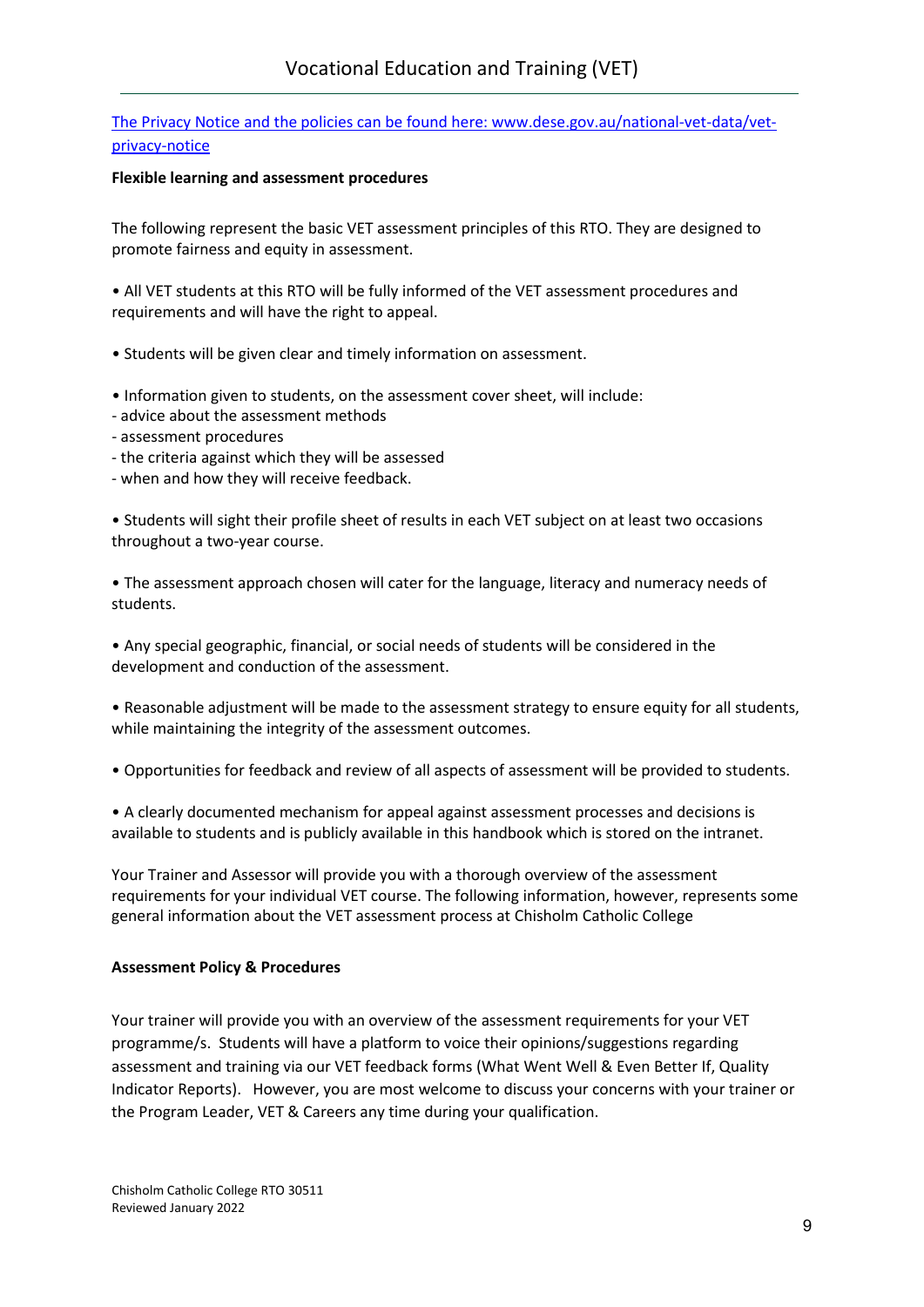You will be informed of your right to appeal assessment decisions in accordance with our VET Complaints and Appeals policy and procedure. (See complaints policy section for more information).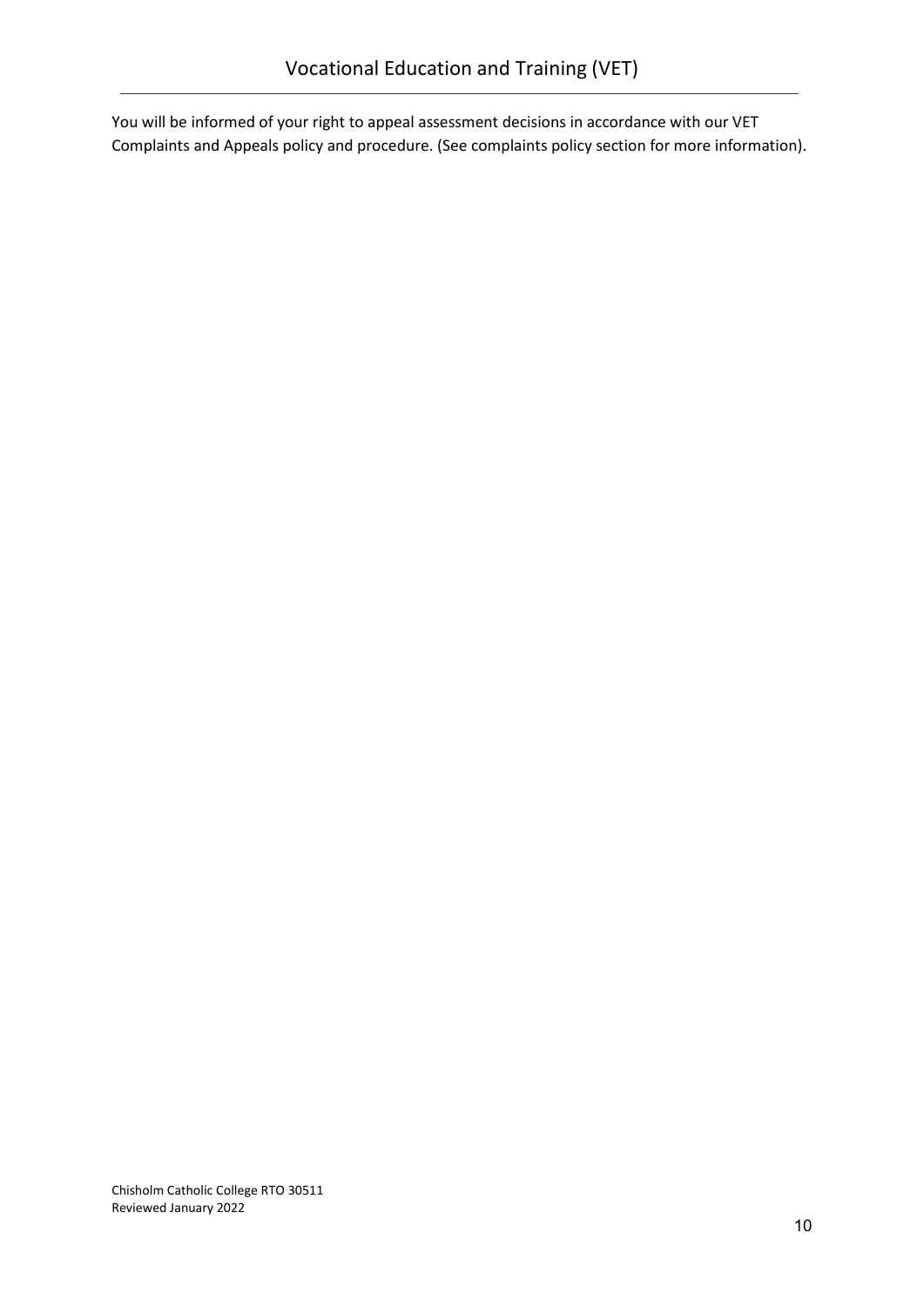#### <span id="page-10-0"></span>**Competency-based assessment**

Assessment for the VET components of your course will be competency-based. **What does it mean to be competent?**

People are considered to be competent when they are able to apply their knowledge and skills to successfully complete work activities in a range of situations and environments, in accordance with the standard of performance expected in the workplace. Your trainer will work with you to collect evidence of progress towards competency and will provide feedback as you progress through. They will identify any gaps and request that you re-do or re-submit your work.

There are four parts to being competent. They are:

- a. Undertaking a specific workplace task(s) (called 'task skills')
- b. Management Skills managing a number of different tasks to complete a whole work activity (called 'task management skills')
- c. Responding to problems and irregularities when undertaking a work activity (called 'contingency management skills'). Examples of problems/irregularities could be: breakdowns, changes in routines, unexpected results, or outcomes, difficult or dissatisfied clients
- d. Dealing with the responsibilities and expectations of the work environment when undertaking a work activity (called 'job/role environment skills'), such as:
	- working with others, and
	- interacting with clients and suppliers, complying with standard operating procedures, observing enterprise policy and procedures.

*This means that when you demonstrate competency you will not just demonstrate you can do a task on its own, but you must be able to demonstrate that you can do it in a range of different circumstances, as outlined above.*

#### <span id="page-10-1"></span>**Evidence Folios**

A portfolio is a compilation of student work in a folder. Students MUST keep a Folio of all work completed for their qualification – this will include completed activity sheets, observations reports, questionnaires, written assessments, journal entries, and other material evidence of their learning progress. This will be used to evaluate your accomplishment. Your portfolio is a very important part of your learning process… you must keep them neat, tidy and ready for your trainer's viewing at all times. These need to be saved in one-note. All your assessment task sheets, resources are readily available in here as well.

Assessments could include a variety of techniques such as verbal questions, written questions, role play, trainer observation, folio of work, short answer questions, activity sheet and supplementary evidence such as third-party reports.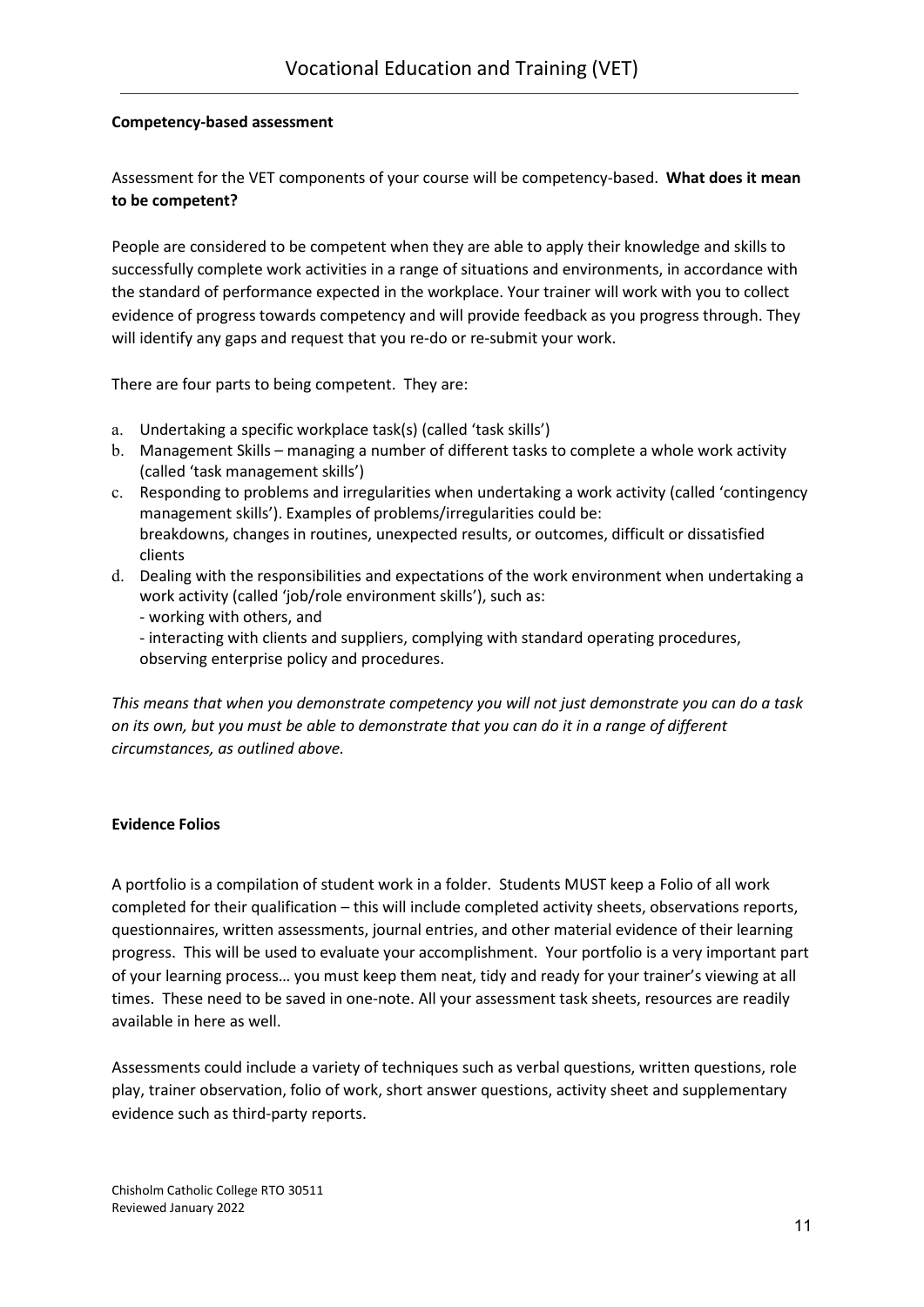#### <span id="page-11-0"></span>**Assessment guidelines**

The following represent basic VET assessment principles of this college. They are designed to promote fairness and equity in our decision-making rules and judgements made on the outcome. There are two types of judgements: interim and final. Interim judgement allows students to resubmit if required. This could be deemed as "working towards competency".

With all assessments,

- a. Students will be given clear and timely information on assessment. Information given to students, including on the assessment criteria sheet, will include:
	- advice about the assessment methods
	- assessment procedures
	- the criteria against which they will be assessed
	- when and how they will receive feedback
- b. Where possible, students will be included in discussions on the choice of assessment methods and timing.
- c. Students will be made aware of their responsibilities regarding assessment.
- d. The assessment approach chosen will cater for the language, literacy and numeracy needs of students.
- e. Any special geographic, financial, or social needs of students will be considered in the development and conduct of the assessment.
- f. Reasonable adjustment will be made to the assessment strategy to ensure equity for all students, while maintaining the integrity of the assessment outcomes.
- g. Opportunities for feedback and review of all aspects of assessment will be provided to students.
- h. Students can appeal the decision if needed, see the program leader, VET & Careers (and refer to the complaints and appeals policy)

#### <span id="page-11-1"></span>**Recognition (Including Recognition of Prior Learning [RPL])**

When you commence a VET programme, you may think there are some units of competency or modules you can already do and would be competent at. RPL is the formal recognition of knowledge, skills, competencies, and expertise you have already learned from previous training, work experience and/or life experience. RPL considers a person's skills and experiences, no matter where these were learnt, to enable people to get credit in a program of study.

You could apply for what is called 'RECOGNITION' for those specific units of competency or modules. If you do, you will need to provide evidence that you can in fact already do these particular tasks.

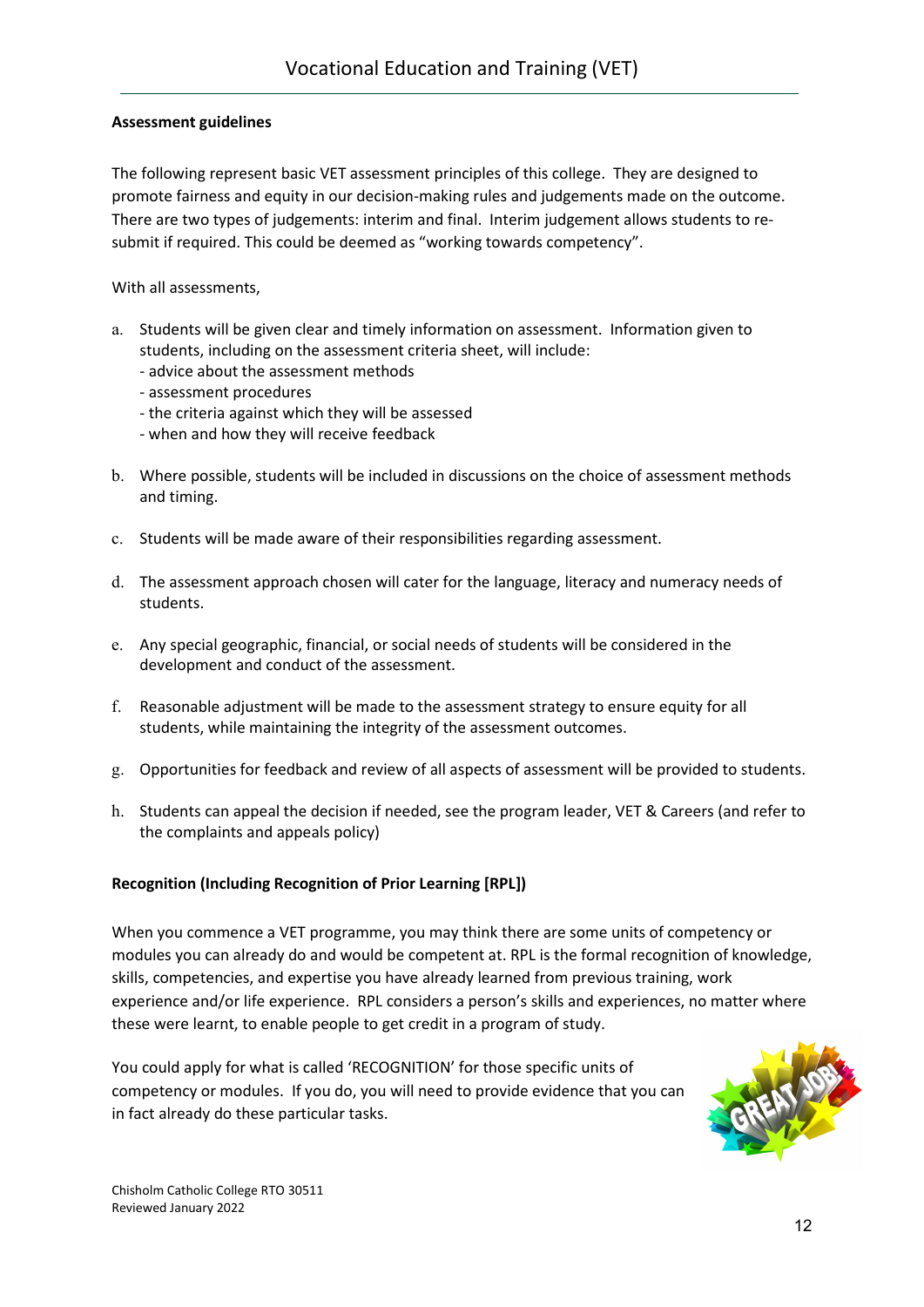The RECOGNITION process is a very supportive one. Your teacher will guide you through the process. Discuss the RECOGNITION process with your teacher if you feel you are already competent in some parts or the whole VET programme you are about to do. Ensure that you understand the full RECOGNITION application process, including the appeals process.

Evidence can take many forms, and will usually include such things as:

- $\blacksquare$  examples of work
- **Photographs, videos, letters, and reports**
- awards, certificates, and qualifications
- **EXECUTE:** employer references
- **IF** letters from work colleagues, etc.

**NOTE:** You do not need to go through the process if you already have a Statement of Attainment from another Registered Training Organisation for any units of competency/learning outcomes which are the same as those in any of the college's VET programmes. You will be awarded automatic recognition in these cases. This is referred to as mutual recognition.

#### <span id="page-12-0"></span>**Credit Transfer**

Students can apply for credit transfer on the production of a Certificate or Statement of Attainment issued by another RTO verifying the achievement of relevant and equivalent unit/s of competence. Please see the VET Program Leader to discuss this.

#### <span id="page-12-1"></span>**Access to competency tracking report**

A record will be kept on your file, and you have access to your records at all times – this will enable you to check your progress for the duration of your course. You have the right to request your trainer for your updated competency tracking sheet at any time during the duration of your training. You will also be able to track your progress in QCAA student management system.

#### <span id="page-12-2"></span>**Reporting and Certification**

All your course reporting will be progressive. You will receive interim reports through ChisPlus, your tracking sheets and the student data management platforms. You can continue to submit your evidence which is used to make decisions (satisfactory/or working towards). Final outcome will be recorded in the QCAA student management system.

Your will receive your certificates when you have completed all required units of competencies successfully within 30 days of your completion.

The College will issue to students whom it has assessed as competent in accordance with the requirements of the Training package or VET accredited course, a VET qualification or VET statement of attainment (as appropriate) that meets the requirements of the Standards for RTOs 2015.

The College will ensure that through the implementation of the AQF Qualifications Issuance Policy: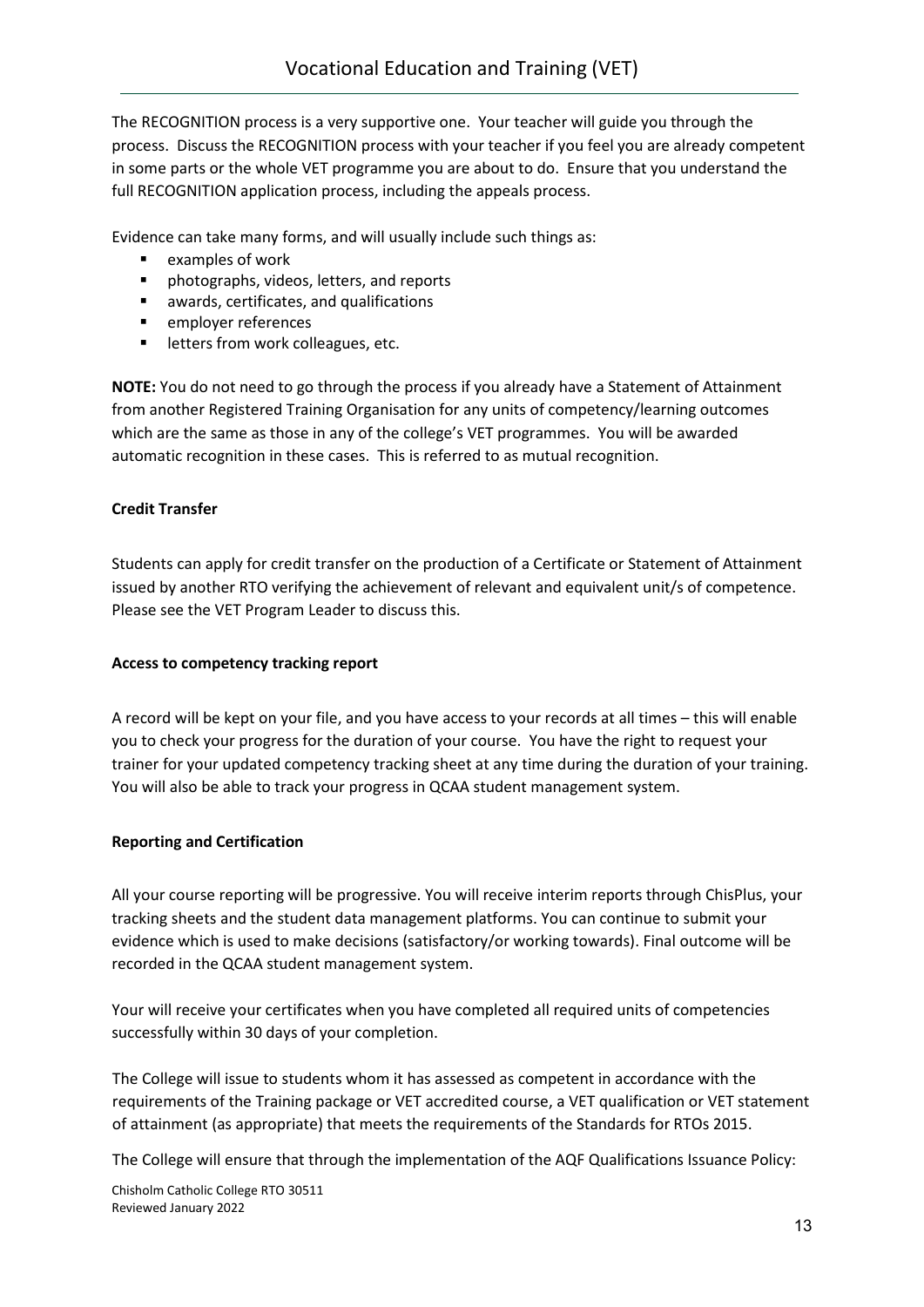- Students will receive the certification documentation to which they are entitled
- AQF qualifications are correctly identified in certification documentation
- AQF qualifications are protected against fraudulent issuance
- A clear distinction can be made between AQF qualifications and non-AQF qualifications
- Certification documentation is used consistently across the RTO
- Students and parents/caregivers are confident that the qualifications they have been awarded are part of Australia's national qualifications framework – the AQF, and
- The RTO will establish anti-fraud mechanisms by including the RTO's own logo each document issued to ensure there is no fraudulent reproduction or use of credentials.

#### <span id="page-13-0"></span>**Replacement of certification documentation**

The RTO maintains a Register of Certification Documents Issued for 30 years from the date of issue. This allows learners to request a reissue of their documentation at a later date. The RTO ensures that this is stored in an accessible format with both electronic and hard copy records kept securely. The process for a learner, or former learner, to request a reissue of their documentation is as follows:

- All requests for a replacement qualification or statement of attainment must be in writing (email is acceptable) from the learner to the Program Leader VET.
- The request will be forwarded to the RTO to coordinate who may request the VET Admin Assistant to print the certification documentation.
- The RTO will access the archived records/Register of Certification Documentation Issued to access the required information for the replacement document
- The replacement will identify that it is a re-issued version as well as follow all requirements for printing and issuing qualifications and statements of attainment as outlined in the checklist for certification documentation; and
- The replacement will be issued with 30 working days of receipt of the written request.

#### <span id="page-13-1"></span>**Qualification guarantee**

The RTO gives a guarantee to the student that the RTO will complete the training once the student has started.

In the event of losing a specialist trainer, and the RTO being unable to obtain a suitable replacement, the RTO will arrange for agreed training and assessment to be completed through another RTO if this is possible. Prior to the transfer to another RTO, affected students will be formally notified of the arrangements, and agreement to those arrangements, including any refund of fees (if applicable). If an external transfer is not possible, the RTO will finalise the qualification with a statement of attainment.

The Senior Subject Selection Form (or similar document), as well as any Subject Transfer Form (or similar document) used by the RTO will include a disclaimer stating that by 'signing the form, they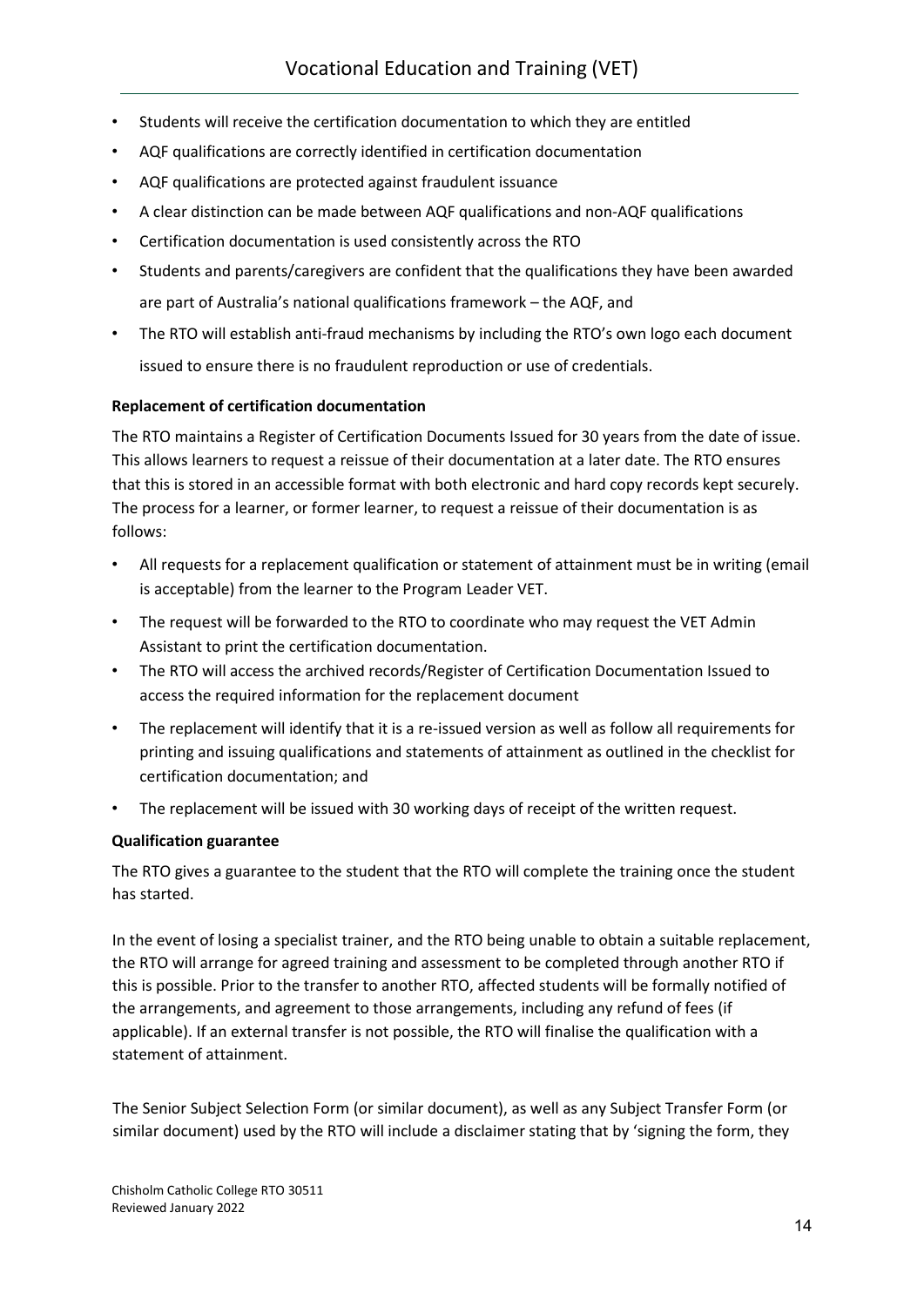agree to all of the policies and procedures related to VET that are outlined in all RTO documentation pertaining to VET'.

#### <span id="page-14-0"></span>**Complaints and Appeals**

The College VET Department has a Complaints and Appeals Policy which every student is eligible for if there is a concern about any aspect of your training.

Complaints and appeals are managed by the Chisholm Catholic College in a fair, efficient and effective manner. The College will create an environment where student's views are valued. Complaints arise when a student is dissatisfied with an aspect of the RTO's services and requires action to be taken to resolve the matter. Appeals arise when a student is not satisfied with a decision that the RTO has made. Appeals can relate to assessment decisions, but they can also relate to other decisions. Students with either a complaint or an appeal will have access to informal complaint process or a formal complaint or appeal process. All formal complaints or appeals will be heard and decided within 60 calendar days of the receipt of the written complaint by the RTO.

The RTO Manager will keep a Register of Complaints which documents all formal complaints and their resolution. Any substantiated complaints will be reviewed as part of the continuous improvement procedure.

Students with a complaint or appeal have access to both informal and formal procedures

Complaints and Appeals policy is available in our career's page, link here: [Chisholm Catholic College Careers -](https://chisholmcatholiccollegecareers.com/vocational-education-and-training) Vocational Education And Training

#### <span id="page-14-1"></span>**Process to follow: Informal Complaint**

The initial stage of any complaint shall be for the complainant to directly communicate with the Trainer and Assessor who will make a decision and record the outcome of the complaint.

Learners dissatisfied with the outcome of the complaint to the Trainer and Assessor may then communicate the complaint to the Program Leader VET, who will make a decision in regard to proceeding with a formal complaint or appeal process.

Learners dissatisfied with the outcome of the informal complaint may initiate a 'formal complaint or appeal' with the RTO Manager

#### <span id="page-14-2"></span>**Formal complaint or appeal**

Formal complaints may only proceed after the informal complaint procedure has been finalised and will follow the below procedure:

- All formal complaints or appeals will be in writing addressed to the CEO and submitted to the Program Leader VET;
- On receipt of a formal complaint or appeal the RTO Manager shall reply in writing to acknowledge receipt of the complaint, then inform the CEO.
- The Program Leader and the CEO will meet to discuss the complaint or appeal and either make a decision or convene an independent panel to hear the complaint; this shall be the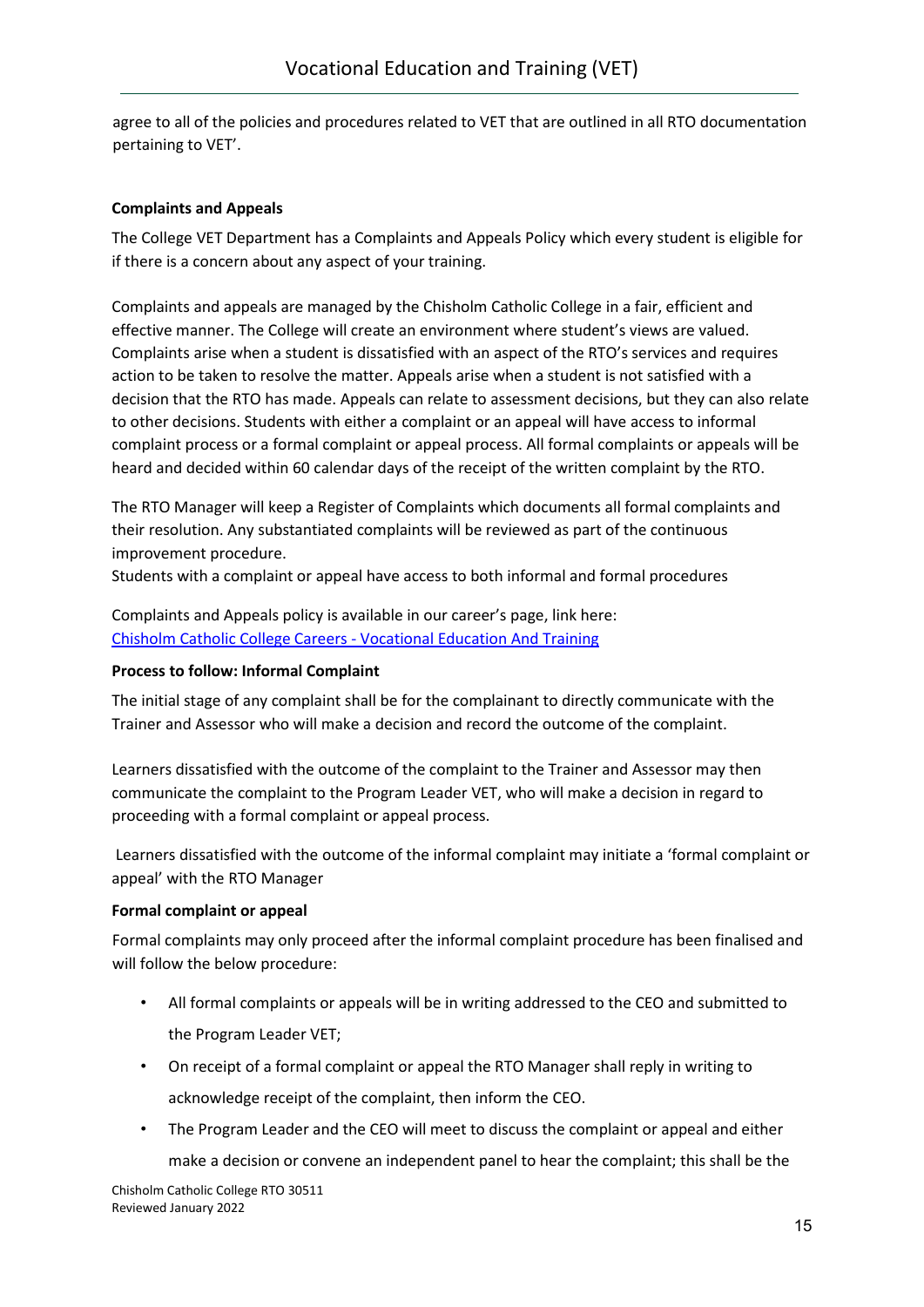"Complaint and Appeal Committee" and will consist of members who have not been involved in the issue to this point. It will include the CEO, a member of staff and a representative of the School/College community.

- When a decision is reached this will be communicated in writing to the complainant/appellant within 60 calendar days of the complaint or appeal being received as well as being recorded on the Complaints and Appeals Register.
- If the decision will take longer than 60 calendar days, the complainant/appellant will be notified in writing of the reasons why a decision has not been reached and provide regular updates regarding the progress of the matter.
- The complainant/appellant shall be given an opportunity to present their case to the committee and may be accompanied by one other person as support or as representation.
- The relevant staff member, third party or other learner shall be given an opportunity to present their case to the committee and may be accompanied by one other person as support or as representation.
- The Complaint and Appeal Committee will make a decision on the complaint.
- The Complaint and Appeal Committee will communicate its decision on the complaint to all parties in writing and this will be recorded in the Complaints and Appeals Register.
- If the complainant/appellant is still not satisfied, the CEO will appoint an independent third party (outside the RTO) to mediate with costs being communicated to all parties prior to commencement.
- If the complainant/appellant is still not satisfied, the CEO will refer them to the QCAA website for further information about making complaints (www.qcaa.qld.edu.u/3141.html);
- After the complaint or appeal is finalised the Vet Leader will organise a meeting of relevant parties to review the decision and outcome and evaluate the policies, procedures and strategies of the RTO in order to take appropriate corrective action to eliminate or mitigate the likelihood of reoccurrence.

#### <span id="page-15-0"></span>**Confidentiality procedure**

Information about a student, except as required by law or as required under the VET Quality Framework, is not disclosed without the student's written permission and that of their parent or guardian if the student is less than 18 years of age. The RTO will ensure that have consent from each student.

#### <span id="page-15-1"></span>**Structured Workplace Learning**

Structured Workplace Learning is also referred to as work placement. It complements the training undertaken at College/School as well as offering the opportunity for students to come into contact with potential employers and gain skills and knowledge at an industry standard. Your trainer will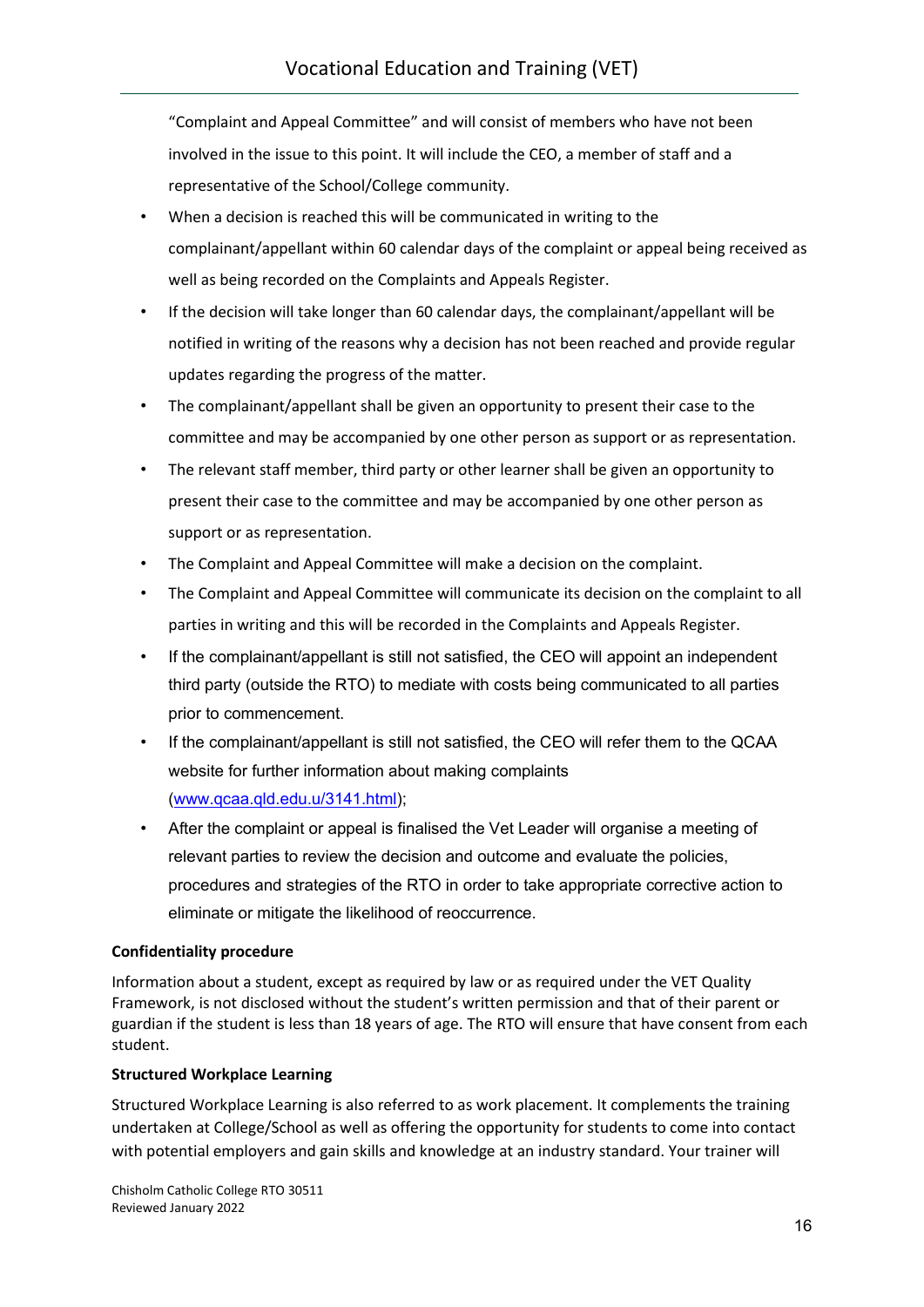discuss this if this is part of your course requirements, and you will complete an induction on this prior to your placement. (*Mandatory work placement is required for Certificate II/III in Hospitality qualifications).*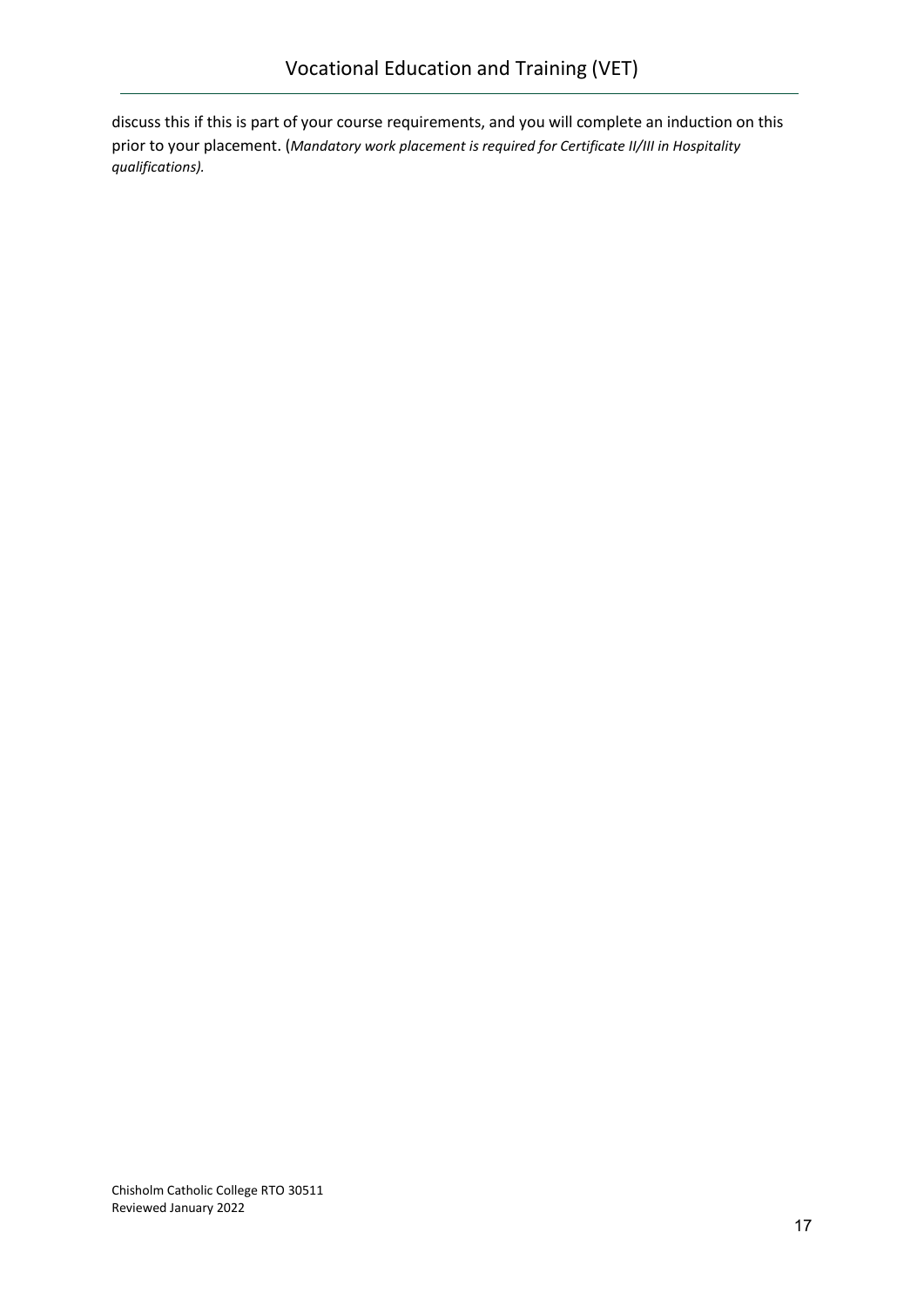## <span id="page-17-0"></span>**Employer contributing to learner's training and assessment**

Wherever possible the RTO will place students in workplaces that provide experience in the competencies included in their VET qualifications. This RTO does not use assessment by work placement supervisors. Students on work placements may record their activities in a workplace experience logbook (or similar document). The work placement organiser/teacher will seek the cooperation of the workplace supervisor in the sign-off on the accuracy of the student's entries in the log. This logbook (or similar document) may be used by the assessor to support judgments of competency. Students at this RTO will be placed in workplaces where it forms a mandatory requirement of the Training Package or Accredited course

## <span id="page-17-1"></span>**What are my responsibilities when on work placement?**

While on your work placement you will be expected to behave like a new employee as much as possible by following the rules of the workplace and the directions of the workplace supervisor and other employees.

## <span id="page-17-2"></span>**The right attitude**

You will need to:

- show enthusiasm, initiative and be ready to learn.
- accept and complete duties planned by the workplace supervisor.
- listen to instructions and ask questions if you are unsure about what is requi[red.](http://www.google.com.au/url?sa=i&rct=j&q=&esrc=s&source=images&cd=&cad=rja&uact=8&ved=0CAcQjRxqFQoTCICAk7XL8MgCFQUppgodkBAJPA&url=http%3A%2F%2Fmelissagalt.com%2Fis-one-bad-attitude-to-blame-for-burning-your-bottom-line%2F&bvm=bv.106379543,d.cGc&psig=AFQjCNGWU4LsA1C-CA4jucHDBRuFV8BG7A&ust=1446514119551750)
- assist in the planning of your program.
- accept and act on advice given by workplace supervisors.
- ask for jobs when you have nothing to do.
- be polite, courteous and well-mannered throughout the placement with all staff members and customers.
- avoid distracting other employees unnecessarily from their work; and
- dress appropriately to industry standards and the workplace.

## <span id="page-17-3"></span>**Attendance and punctuality**

You will be expected to:

- be prepared to start your placement on time each day.
- take only the allocated time for morning tea, afternoon tea and lunch breaks, and return promptly to your work.
- account for any absences to the workplace supervisor and your VET trainer as you may be required to make up the lost hours at another time to fulfil the requirements of your course.

## <span id="page-17-4"></span>**Student Support, Welfare and Guidance Services**

Chisholm Catholic College will establish the needs of their students and deliver services to meet their individual needs where applicable. All students at Chisholm will be involved with some or all of the following processes, designed to establish their educational and support needs:

- SET plans
- subject selection processes



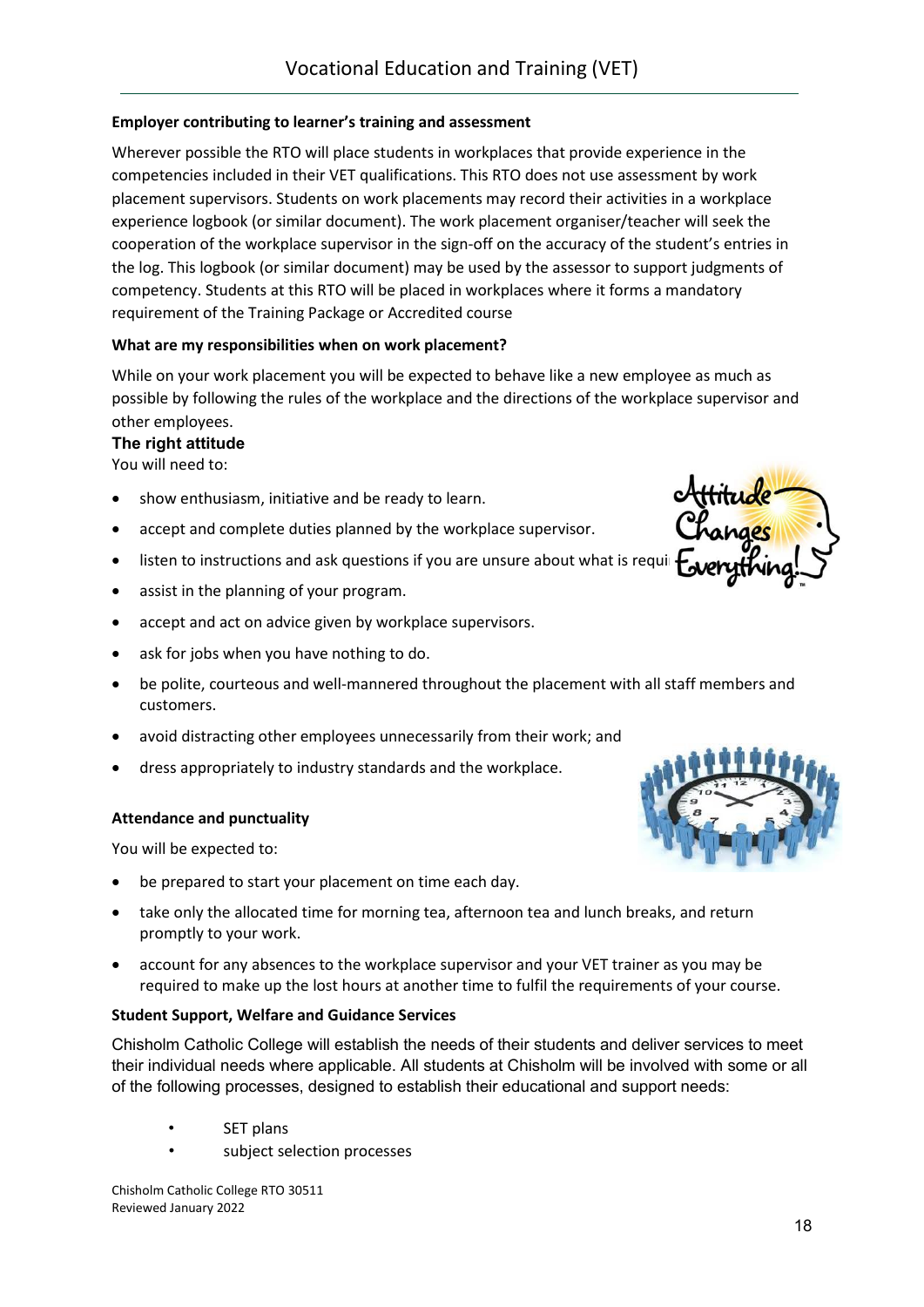• career guidance services

The provision of educational services will be monitored to ensure the RTO continues to cater for student needs through review of student senior education and training (SET) plans, as needed. The RTO will also ensure that all students receive the services detailed in their agreement with the RTO.

The RTO will continually improve student services by collecting, analysing and acting on any relevant data collection through students providing valuable feedback to the RTO through informal and formal processes i.e. through individual student assessment feedback, course evaluation feedback, quality indicators - student engagement surveys and school-generated surveys (where applicable).

Students have access to a wide range of support, welfare, and guidance services at the College from the Student Services Centre:

- $\bullet$  Guidance Counselling (J)
- **◯** Careers Information (Library and VET Office)
- Vocational Education and Pathways (VET Office)
- Learning Enrichment (J2)
- Before School and After School tutorial (library)
- **Program Leader VET**
- **●** Pathways Officer
- Principal, Deputy Principal, Assistant Principal Curriculum

#### <span id="page-18-0"></span>**Access and Equity**



Discrimination occurs if a person treats someone differently based on an attribute or characteristic such as gender, sexuality, race, pregnancy, physical or intellectual impairment, age, etc.

Chisholm Catholic College strives to meet the needs of each student through incorporating access and equity principles and practices which acknowledge the right of all students to equality of opportunity **without discrimination**.

For example, the following principles apply:

- 1. VET curriculum areas will be adequately resourced, with trainers with the right qualifications, to ensure you have quality outcomes.
- 2. VET training and assessment will be in line with industry standards to ensure quality outcomes for students. As well, a variety of training/assessment methods will be used to cater for the different ways in which students learn. Students with special needs will participate with an initial and annual panel meeting with their parent/guardian and relevant college staff to ensure that the training and assessment provided meets their needs.
- 3. All students will be actively encouraged to participate in VET programmes, irrespective of background/cultural differences.
- 4. Prior to participating in structured work placement, you will be provided with an induction programme which will equip you with the knowledge to recognise harassment/discrimination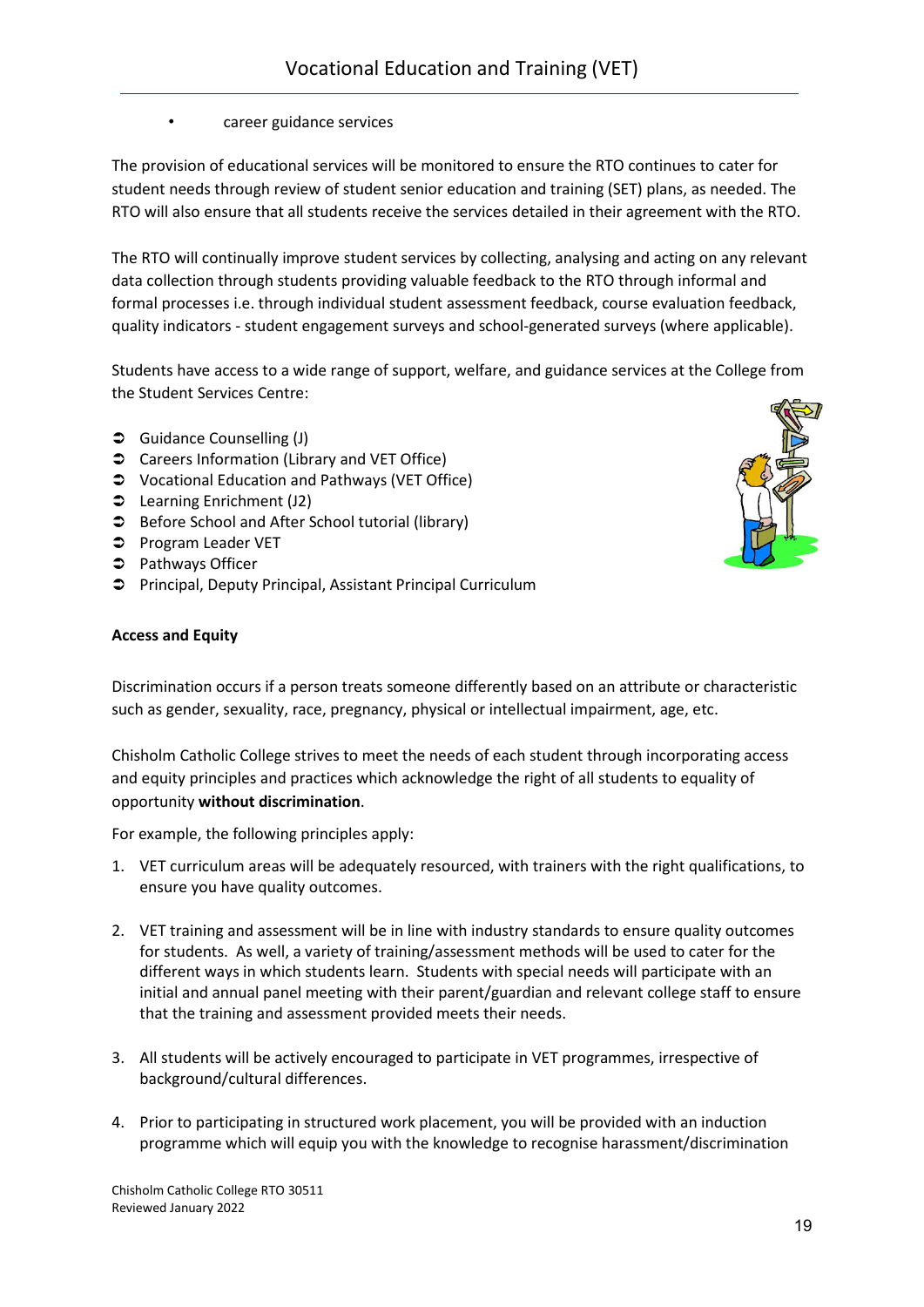should it occur and to ensure you have the strategies to deal with anything like this. Appropriate support will be provided to ensure you are successful in your work placement.

- 5. Literacy/numeracy is integrated throughout all VET programmes, as well as being delivered separately through your English/Literacy and Maths/Numeracy programme.
- 6. This college will openly value all students, irrespective of background/culture/other differences and all students will be made feel valued through the delivery of appropriate training/assessment methods and support structures.

#### <span id="page-19-0"></span>**Provision for Language, Literacy and Numeracy Support**

All VET courses are sourced from training packages which outlines the guidelines and rules of delivery for each respective qualification. You will find that basic literacy/numeracy elements have been incorporated. In addition, every student at Chisholm Catholic College undertakes English, Maths and Religion.

If you still feel you need additional language, literacy or numeracy support, please approach the Program Leader VET & Careers and/or Head of Senior Schooling for advice for this support.

As part of the interview process of the college every attempt is made to ensure that students with learning needs are identified and referred to the Inclusion Education Team.

#### <span id="page-19-1"></span>**Workplace Health and Safety**

The safety and wellbeing of the staff and students at Chisholm Catholic College is one of our greatest responsibilities. All of us, including you, have responsibilities to ensure a safe environment. You are required to:

- Use and take reasonable care of any protective equipment that is provided
- **Divided Theory any reasonable instructions in relation to health and safety**
- Not interfere with or remove any safety devices from machinery
- Ensure that you do not endanger your own or others' safety by the consumption of alcohol or drugs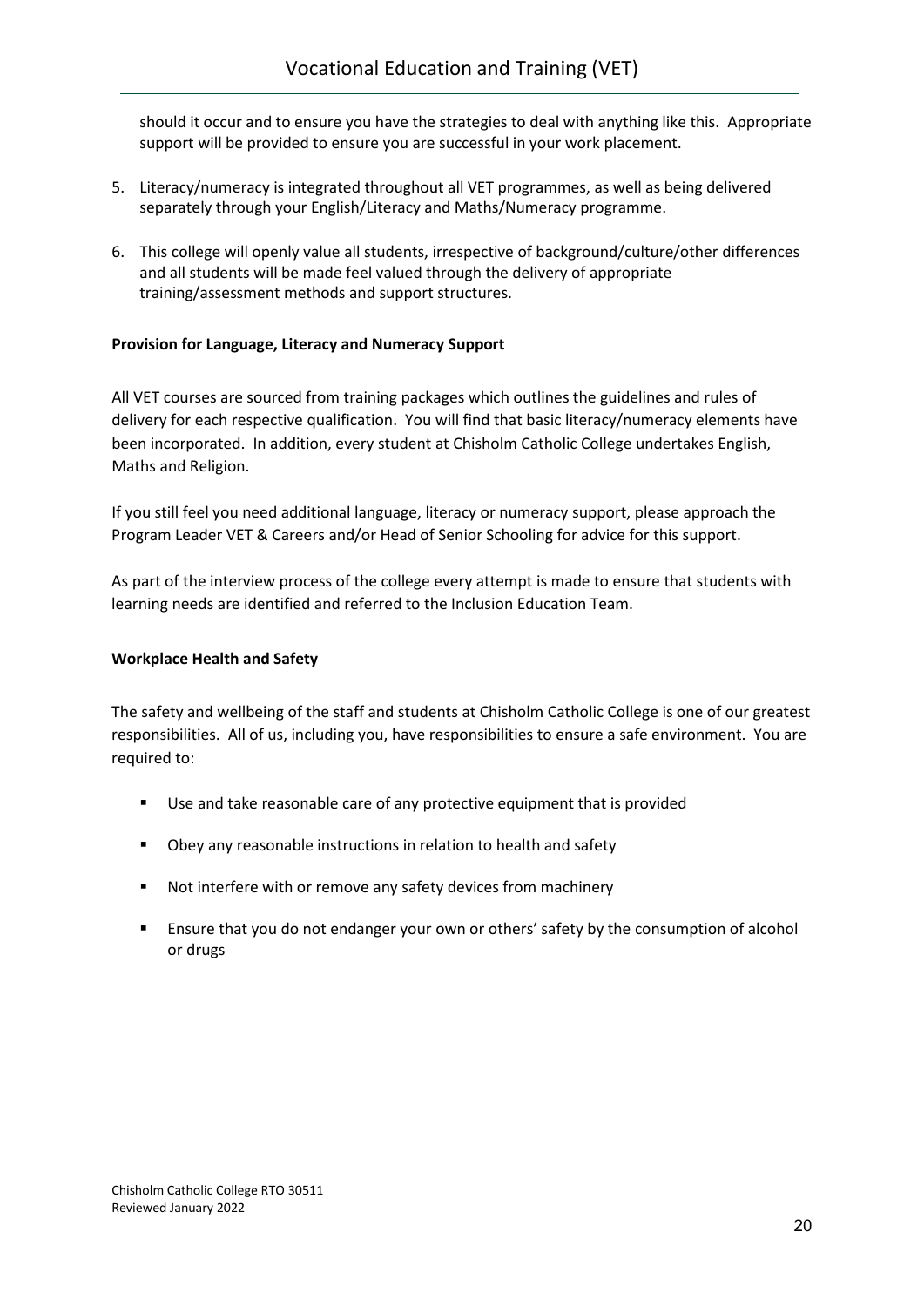- Report unsafe acts or equipment to a teacher/trainer and observe good housekeeping practices
- Report all injuries or near misses to a teacher/trainer
- **Ensure that your conduct does not interfere with:** 
	- college property
	- college staff safety or welfare, or with their ability to perform their duties
	- student safety or welfare, or their ability to participate in and benefit from instruction.



<span id="page-20-0"></span>**Useful Links:** 

**USI:** 

[www.usi.gov.au/providers/create-usi-student](http://www.usi.gov.au/providers/create-usi-student) 

**USI Privacy Notice:** 

[www.usi.gov.au/documents/privacy-notice](http://www.usi.gov.au/documents/privacy-notice)

**National VET Data Policy:** 

[www.dese.gov.au/national-vet-data/resources/national-vet-data-policy](http://www.dese.gov.au/national-vet-data/resources/national-vet-data-policy)

**Complaints and Appeals Policy:** 

[Chisholm Catholic College Careers -](https://chisholmcatholiccollegecareers.com/vocational-education-and-training) Vocational Education And Training

**Chisholm Careers Website:**

[Chisholm Catholic College Careers -](https://chisholmcatholiccollegecareers.com/) Home